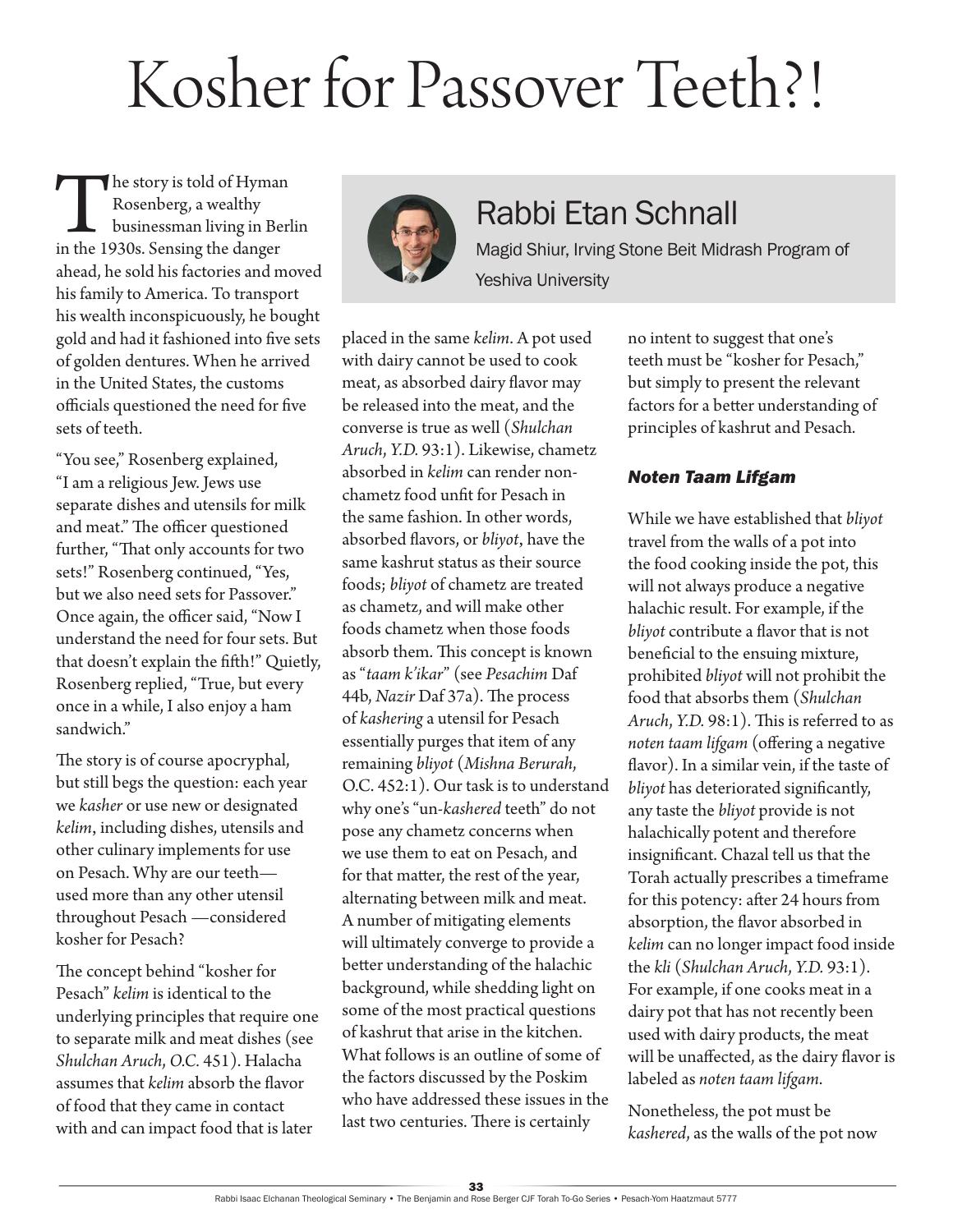

contain both dairy and meat *bliyot*. Although the "expired" dairy *bliyot* are not significant on a Torah level, Chazal deem the pot non-kosher. A Rabbinic enactment requires such *bliyot*, even after 24 hours, to be treated as viable. This helps avoid confusion and the accidental use of *kelim* with fresh *bliyot* in a prohibited manner (see *Avoda Zara* Daf 76a)*.*

Tosafot in *Avoda Zara* (Daf 66b, s.v.

Rava) record the fact that Jews would sometimes reside in villages where the only oven fit for baking bread was in the local non-kosher bakery. Non-Jews using the bakery would smear the baking implements with lard for non-kosher baking, and so prohibiting the equipment for Jewish use. Nevertheless, halachic authorities at the time allowed Jews to clean the equipment and bake bread in the same bakery after 24 hours elapsed from

non-Jewish use. There was no other way to produce this staple and the flavor could not make the bread nonkosher at that point. Although this would ordinarily not be permitted, the rabbis did not forbid use of a *kli* with expired non-kosher *bliyot* in an extremely pressing situation (*shaat hadechak*), and so the post facto ruling was applicable.

Some Poskim posit that a similar

# JEWISH EDUCATION HAS ALWAYS BEEN YOUR PRIORITY. WHY STOP NOW?

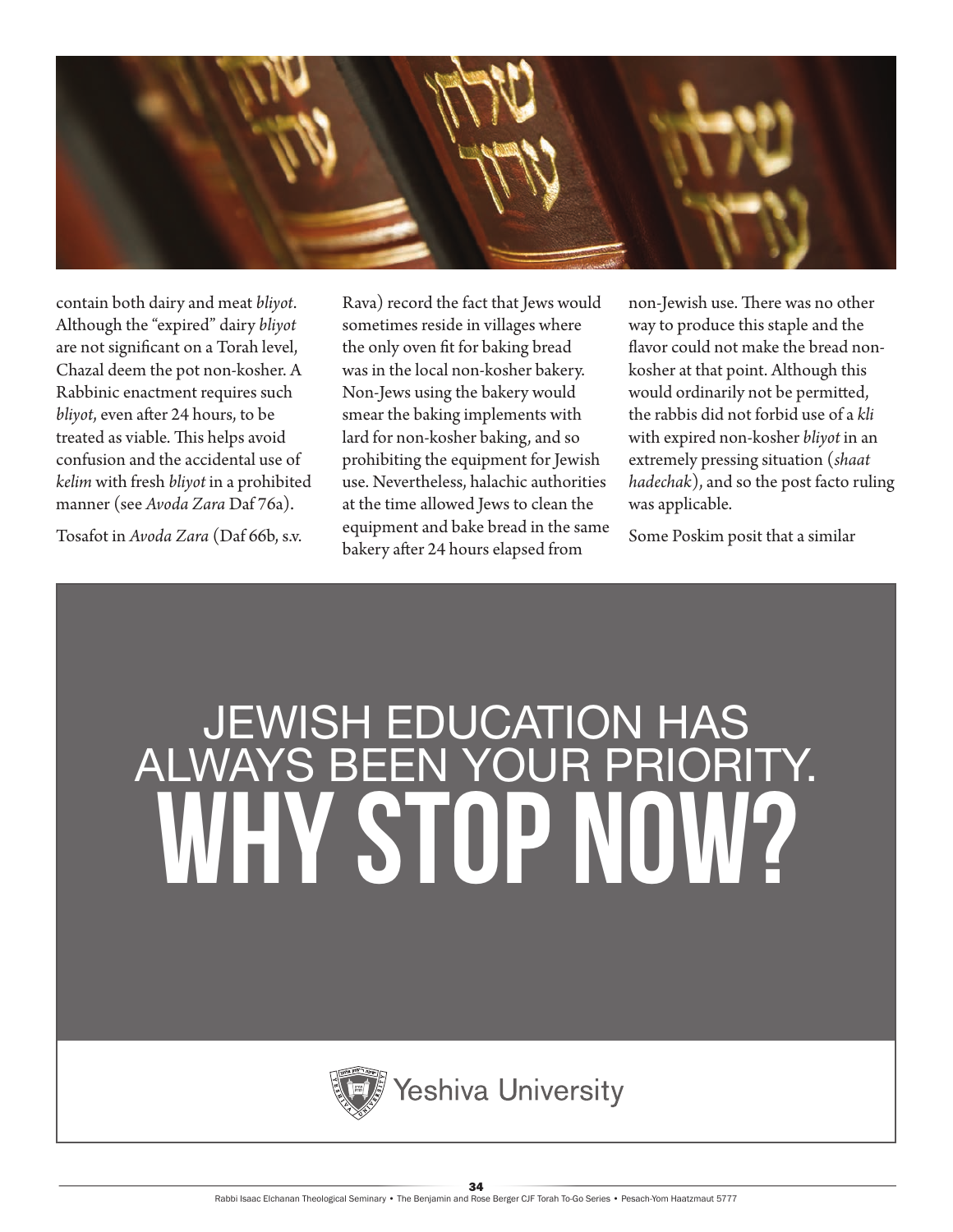logic is at work regarding one's teeth. Restricting one to only dairy or only meat would be unreasonable and impractical, and perhaps the use of one's teeth for both should also be viewed as a *shaat hadechak*. However, this would only permit eating meat after dairy (or the reverse) after 24 hours—when our practice is never to wait more than six hours.<sup>1</sup>

Rav Shlomo Zalman Auerbach, following earlier authorities,<sup>2</sup> suggests that the physical and chemical properties of one's mouth may bring *bliyot* in the teeth to the point of *noten taam lifgam* much earlier than in a *kli* that is otherwise lying dormant (*Shut Minchat Shlomo* 2:50 s.v. *Ikar*; *Nishmat Avraham*, Y.D. 89:2:1).

Indeed, this novel approach is farreaching. Rav Shlomo Zalman notes that when a *davar charif*, a solid

sharp food, is cut with a utensil (such as teeth), taste is imparted into the food, even after 24 hours have passed (*Shulchan Aruch*, *Y.D.* 96:1). He concludes that the short-term deterioration of *taam* in the mouth is so thorough, even a *davar charif* will not be affected.<sup>3</sup>

While this approach may account for the laws of milk and meat, chametz follows more stringent standards. Ashkenazim prohibit the use of food impacted by *bliyot* on Pesach, even beyond the 24-hour window (Rema, *O.C.* 447:10), and so *noten taam lifgam* will not independently resolve our dilemma.

#### Requisite Heat for Transfer of Taste

The discussion of *bliyot* requires

further qualification. We have taken for granted that *kelim* absorb flavor from foods. In reality, this is only true when the food or the *kli* reaches the temperature of *yad soledet bo*—hot enough for the unsuspecting hand to recoil after contact (*Shulchan Aruch*, *Y.D.* 105:2). Chazal offer guidelines to determine this temperature (*Shabbat* Daf 40b), yet there is considerable debate as to the precise definition. Opinions range from 110°F4 to 160°F (*Shut Minchat Shlomo* 1:91:8 and *Shut Igrot Moshe*, O.C. 4:74:3) or higher. However, it is widely accepted to consider 120°F to 140°F for these purposes. <sup>5</sup> In other words, a new pot filled with dairy that is heated to 100°F remains parve, and can be used for meat, as long as it is cleaned out well in between.

For some, it may be unusual to eat

### "I thought YU was out of reach financially. I couldn't have

been more wrong. "

When my son was looking at colleges, I knew Yeshiva University "was a great option and YU worked with us to make it possible.

At YU, I know my son is getting an exceptional education in an environment that promotes our values and traditions.

Today, he's in his second year on campus and I couldn't be happier. After his morning shiur, he's studying computer science and will be interning in New York City this summer.

I'm so grateful to Yeshiva University and I want other parents to know that if you can't afford it, YU will help. It's an education you can't get anywhere else."

*Isaac Stern, YU Parent*



**www.yu.edu/osf and the University www.yu.edu | 646.592.4440 | yuadmit@yu.edu LEARN MORE. yu.edu/osf**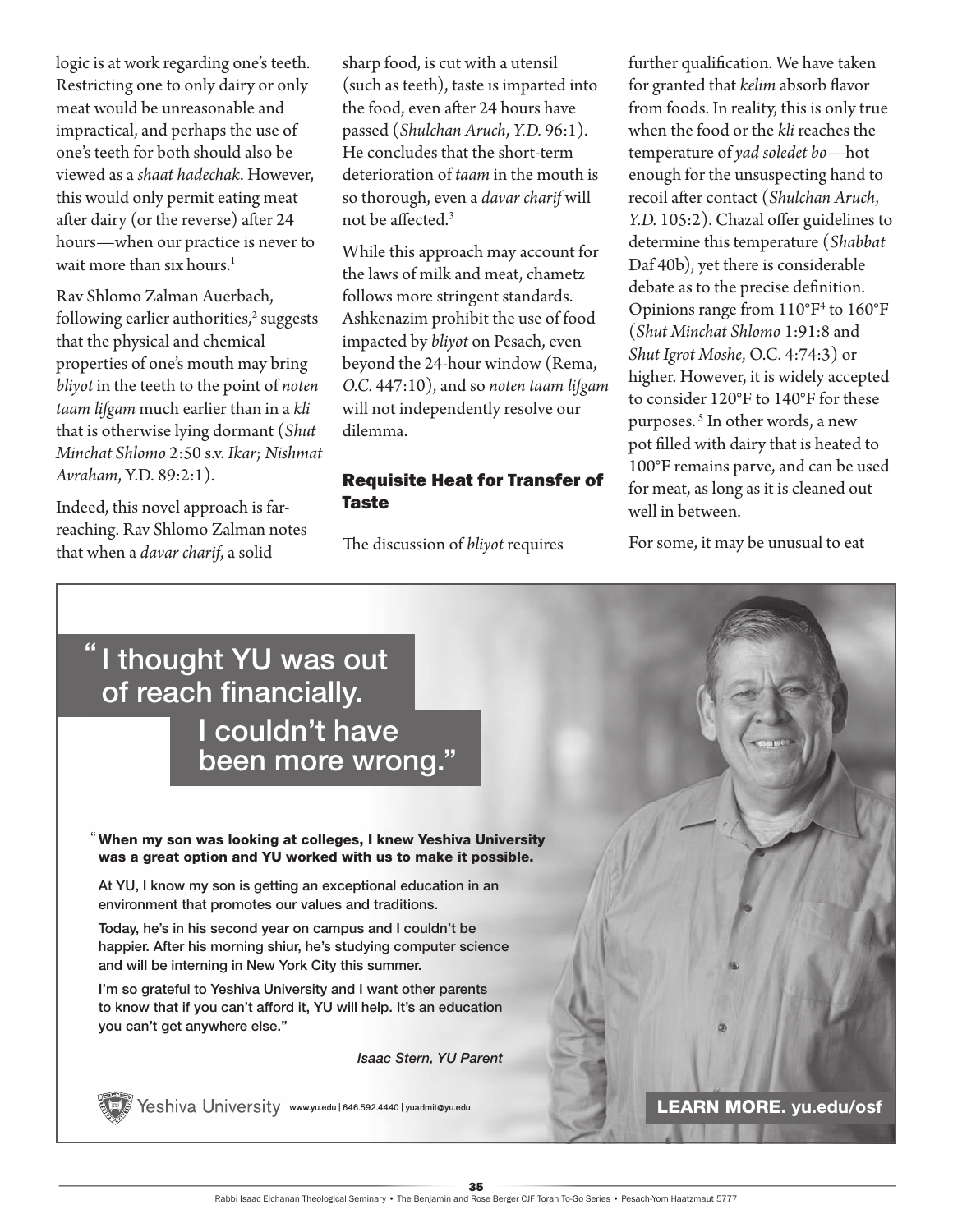foods at that temperature, and it is conceivable that one's teeth are truly parve and not "*chametzdik*" when clean. Indeed, some Poskim assume categorically that any food placed in one's mouth should be considered beneath the *yad soledet bo* threshold.<sup>6</sup> However, others note that food is commonly maintained and consumed at these temperatures and hotter.<sup>7</sup> Health regulations require many foods, such as chicken, to be held at temperatures of at least 140°F to ensure food safety.8 Soup (or cholent!) is generally served at temperatures considerably hotter, and consumers are often disappointed when they are served at cooler temperatures. Hot tea or coffee may be served at temperatures nearing 195°F. Of course, the addition of milk will cool the beverage somewhat, depending on how much is used. Hot chocolate is prepared and heated to similar temperatures with milk already added. Likewise, Starbucks coffeehouse standards require steamed milk, added to specialty beverages such as lattes, to reach between 150°F–170°F.<sup>9</sup> Research published in the *Journal of Food Science* reports that surveyed consumers prefer drinking temperatures of hot beverages at a mean value of  $140^{\circ}$ F,<sup>10</sup> including respondents choosing temperatures in the 170°F–190°F range, measured following the addition of condiments.

#### *Kli Rishon, Kli Sheni*

The above temperature guidelines for *bliyot* apply to foods or liquids that remain in the same pot in which they were prepared, known as *kli rishon*. In the realm of *Hilchot Shabbat*, it is generally accepted that when transferred to another pot, a *kli sheni*, all agree that the capacity to cook most items has been diminished, even for food that maintains a temperature of *yad soledet* (*Shulchan Aruch*, *O.C.* 318:5,9).<sup>11</sup> Poskim debate if this principle is translatable to kashrut and chametz. While *ikar hadin* (letter of the law) assumes the lenient approach regarding milk and meat (*Shulchan Aruch*, *Y.D.* 105:2) at least post facto, once again we assume a more stringent approach for Pesach. It is unlikely that food will enter one's mouth directly from a *kli rishon*. According to the lenient approach, it is now safe to say that one's teeth remain parve. However, for Pesach's unique, stricter standards, even chametz flavor absorbed via *kli sheni* should be considered (Rema, *O.C.* 447:3).

Furthermore, Acharonim quote Maharshal's position that hot, solid food in a *kli sheni* (e.g., a potato or matzah ball) does not follow the normal leniencies that exist for a *kli sheni*. Such food is known as "*davar gush*." Maharshal states his position regarding the laws of milk and meat (*Yam Shel Shlomo*, *Chulin* 7:44). While many disagree with Maharshal, as far as Pesach is concerned, we would *l'chatchila* deem a *kli* that absorbed chametz flavor from a *davar gush* to be a "*chametzdik*" vessel. However, it is clear that halacha would not demand the application of either of these stringencies, *kli sheni* or *davar gush*, to be observed in the unusual

situation under discussion (see *Pri Megadim*, *O.C.* 451 *M.Z.* 9, *A.A.* 3). Rav Shlomo Zalman Auerbach notes that undue stringency in these matters would compromise one's capacity to fulfill the Torah command to rejoice on Yom Tov.12

#### Transfer of Flavor

An additional consideration is relevant, as well. Halacha generally assumes that the transfer of flavor to or from a food or a *kli* is instantaneous. Nevertheless, some Poskim refer to the ruling of *Chamudei Daniel* (see *Pitchei Teshuva*, *Y.D.* 105:8), which states that *bliyot* only occur when there is continuous contact, albeit brief, between two items. For example, if milk splatters on a hot pan that has been used for meat, the pan will be rendered non-kosher and must be *kashered* before further use. However, according to *Chamudei Daniel*, if one would wipe away the spill immediately after it occurred, the pan is kosher and retains its original meat status. *Aruch HaShulchan* (*Y.D.* 105:43) and *Shut Maharsham*  $(1:197)$  accept this opinion, citing *Shut Radvaz* who concurs. *Darchei Teshuva* (105:35) indicates that most Poskim oppose this leniency, but suggests that it may be acceptable in cases of great loss. The hot liquids described above certainly do not remain in one's mouth for more than a moment, and according to *Chamudei Daniel* can be ignored from a halachic perspective. While this approach would not be accepted under normal circumstances,<sup>13</sup> it is a mitigating



Find more shiurim and articles from Rabbi Etan Schnall at http://www.yutorah.org/Rabbi-Etan-Schnall

36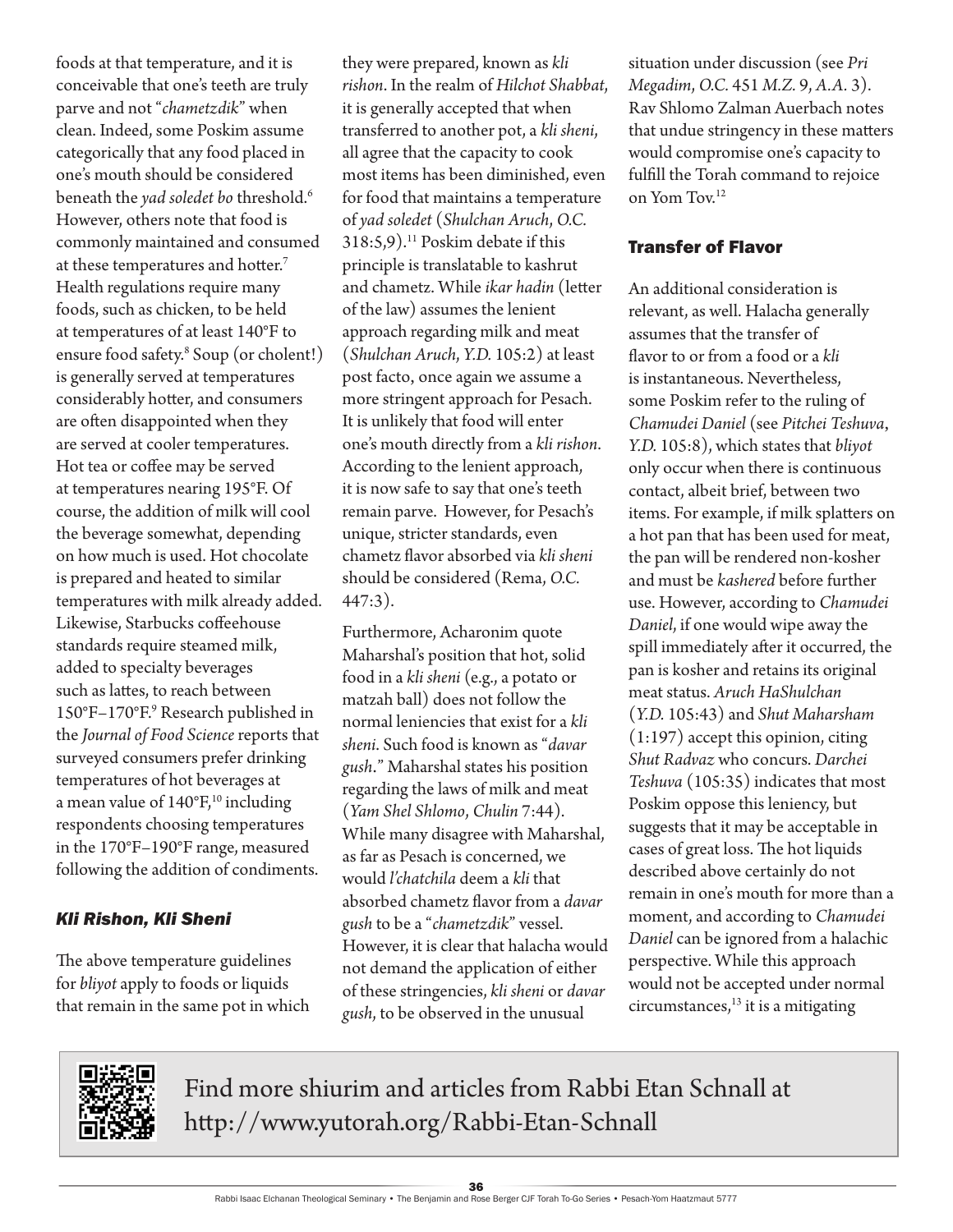factor in the unusual circumstances of our particular question.

#### Living Creatures and the Transfer of Flavor

A fascinating incident is reported in *Shut Chatam Sofer* (Y.D. 94) that may shed light on our issue. The responsum records a story of an individual heating butter on a stovetop. Suddenly, a chicken entered the room and jumped into the hot pot. The local rabbi ruled that the butter was prohibited to eat and could not even be sold to a non-Jew. Although one may sell or benefit from a mixture of chicken and milk (*Shulchan Aruch* O.C.  $87:3$ ,<sup>14</sup> there is an additional consideration in this case. Because the chicken was alive when it entered the pot, the butter should be prohibited as *ever min hachai*, because it contains

flavor that came from a living animal. Therefore, it may not be sold to a non-Jew, as the injunction against ever *min hachai* is one of the seven Noachide Laws.<sup>15</sup>

However, some Acharonim would argue that the chicken jumping into the pot does not impact the food whatsoever. For example, *Shut Amudei Or* (*siman* 54) and *Shut Tuv Taam V'Daat* (1:155) argue that living creatures do not impart their flavor and so do not follow the normal rules of *bliyot*. *Kehillot Yaakov* (*Chulin*, *siman* 5) proves that this must be the case. After all, it is not uncommon for an individual to touch very hot food with his or her finger; for example, putting a finger in hot water to test its temperature. If flavor transfer existed in this case, the hot water would be prohibited by the flavor

NOWHERE

imparted by the finger, for human flesh (*b'sar adam*) is also prohibited (Rema, *Y.D.* 79:1). Alternatively, food in one's mouth at the temperature of *yad soledet bo* would be rendered prohibited. Historically, this possibility was never entertained by Jewish scholars, leading us to believe that there is indeed no for concern.

Although *Shut Pri Yitzchak* (1:21) and others refute this assertion,<sup>16</sup> this approach serves as a compelling mitigating factor in our dilemma. Teeth, as part of the human body, would not be subject to the usual laws of kashrut, and would not impart any flavor to foods or drinks. However, this leniency would not apply to dentures, fillings and other dental apparatuses which would remain subject to the original analysis.

## BUT HERE Yeshiva University's commitment to ensuring that all students can enjoy an uplifting Torah education and a fulfilling college experience includes distributing \$42 million in scholarships and financial assistance, benefiting 80% of students. Unlike most universities, YU's financial aid office considers parents' obligations to pay yeshiva

Achieving their academic and spiritual goals is why YU students meet with outstanding success. Applying to graduate programs and entering their chosen careers, 94% (44 students) were admitted to medical school, 96% (27 students) to dental school and 100% (60 students) to law school in the past year.

**REACH OUT TO US** YUADMIT@YU.EDU | 646.592.4440



tuition for siblings.